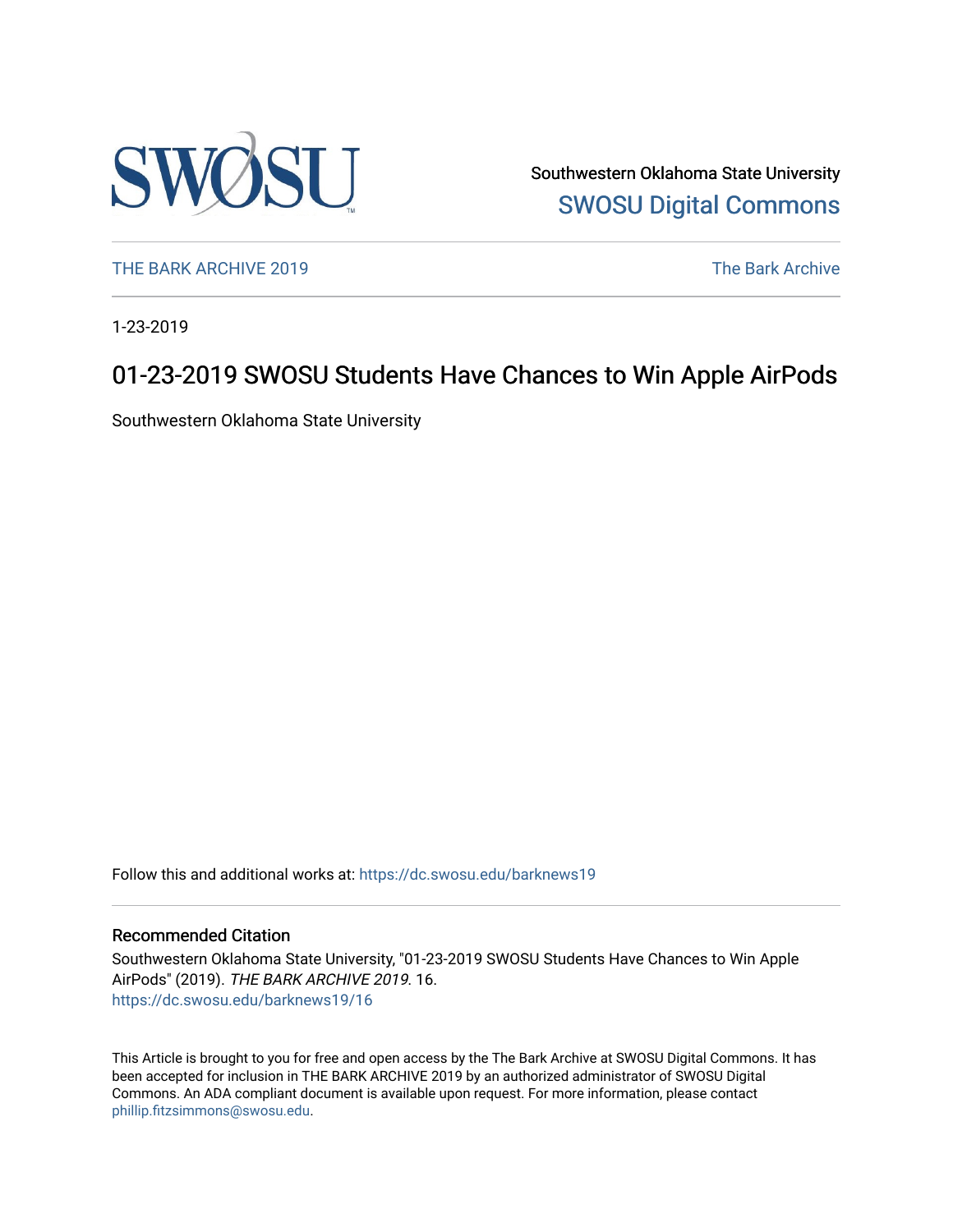

23 January,

# **SWOSU Students Have Chances to Win Appler AirPods**

Southwestern Oklahoma State University students have a chance to win Apple AirPods during Thursday's (January 24) basketball games on the Weatherford campus.

Jordan Selman, coordinator of student activities at SWOSU, said students should show their student I.D. at the Collegiate Activities Board booth in the lobby for their chance to win one of two sets being given away.

Winners will be selected at halftime of the men's game, and students must be present.

Both SWOSU teams host Arkansas Tech University. SWOSU's nationally ranked women's team plays at 5:30 followed by the men's game at 7:30 p.m., both in the Pioneer Cellular Event Center.

SWOSU also has a doubleheader this Saturday as Harding University comes to Weatherford for 11 a.m. and 1 p.m. contests in the Pioneer Cellular Event Center.

| Academics                | D                |
|--------------------------|------------------|
| Administration           | $\triangleright$ |
| Alumni and Foundation    | $\triangleright$ |
| Community                | $\triangleright$ |
| Events                   | D                |
| <b>Faculty and Staff</b> | $\triangleright$ |
| Miscellaneous            | $\triangleright$ |
| Sayre                    | $\triangleright$ |
| <b>Students</b>          | $\triangleright$ |
|                          |                  |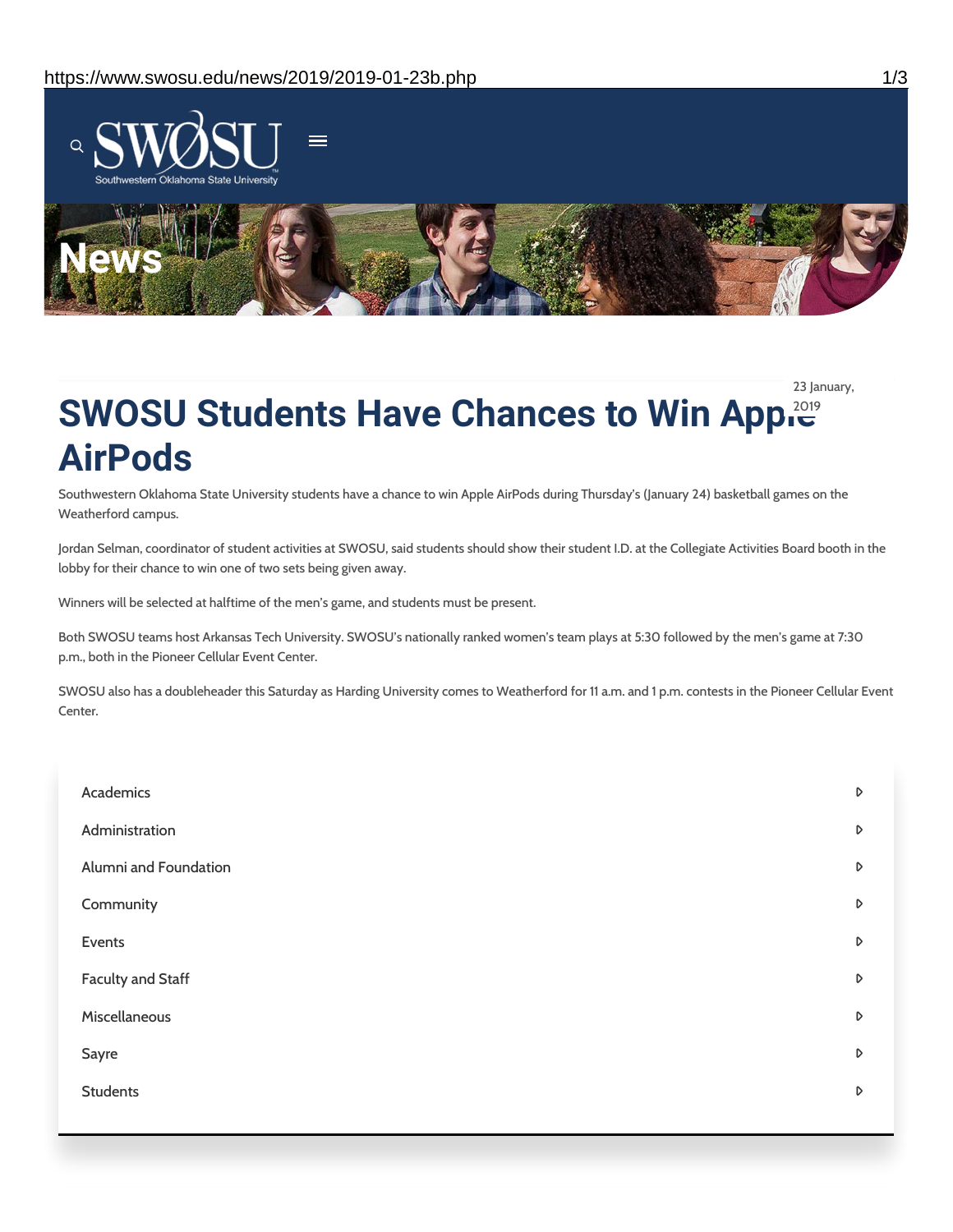| <b>Archive Links</b> |   |
|----------------------|---|
| 2018                 | D |
| 2019                 | D |
| 2020                 | D |
| Archive              | D |
|                      |   |



## Weatherford Campus

100 Campus Drive Weatherford, OK 73096

### Sayre Campus

409 E Mississippi Ave Sayre, OK 73662

Connect to Us

fyoth

Contact [Information](https://www.swosu.edu/about/contact.php) [University/Facility](https://www.swosu.edu/about/operating-hours.php) Hours [Campus](https://map.concept3d.com/?id=768#!ct/10964,10214,10213,10212,10205,10204,10203,10202,10136,10129,10128,0,31226,10130,10201,10641,0) Map Give to [SWOSU](https://standingfirmly.com/donate) Shop [SWOSU](https://shopswosu.merchorders.com/)